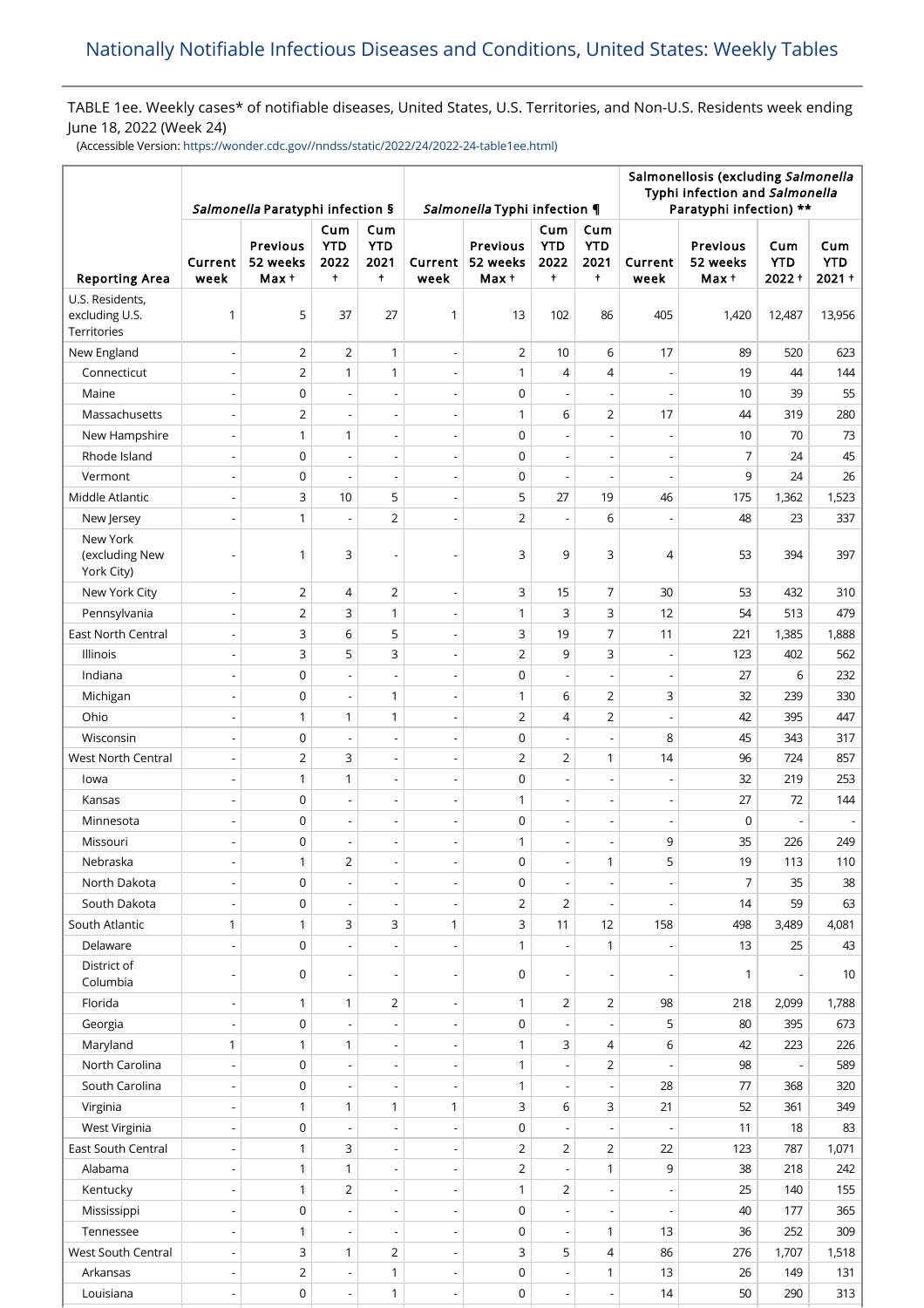TABLE 1ee. Weekly cases\* of notifiable diseases, United States, U.S. Territories, and Non-U.S. Residents week ending June 18, 2022 (Week 24)

(Accessible Version: https://wonder.cdc.gov//nndss/static/2022/24/2022-24-table1ee.html)

|                                                |                              | Salmonella Paratyphi infection § |                                         | Salmonella Typhi infection ¶            |                          |                              | Salmonellosis (excluding Salmonella<br>Typhi infection and Salmonella<br>Paratyphi infection) ** |                                         |                          |                               |                               |                               |
|------------------------------------------------|------------------------------|----------------------------------|-----------------------------------------|-----------------------------------------|--------------------------|------------------------------|--------------------------------------------------------------------------------------------------|-----------------------------------------|--------------------------|-------------------------------|-------------------------------|-------------------------------|
| <b>Reporting Area</b>                          | Current<br>week              | Previous<br>52 weeks<br>Max +    | Cum<br><b>YTD</b><br>2022<br>$\ddagger$ | Cum<br><b>YTD</b><br>2021<br>$\ddagger$ | Current<br>week          | Previous<br>52 weeks<br>Max+ | Cum<br><b>YTD</b><br>2022<br>$\ddagger$                                                          | Cum<br><b>YTD</b><br>2021<br>$\ddagger$ | Current<br>week          | Previous<br>52 weeks<br>Max + | Cum<br><b>YTD</b><br>$2022 +$ | Cum<br><b>YTD</b><br>$2021 +$ |
| Oklahoma                                       |                              | $\mathbf 0$                      | $\overline{a}$                          | $\overline{\phantom{a}}$                |                          | $\mathbf 0$                  | J.                                                                                               | $\mathbf{1}$                            | 18                       | 77                            | 215                           | 169                           |
| Texas                                          | $\overline{\phantom{a}}$     | $\mathbf{1}$                     | $\mathbf{1}$                            | $\overline{a}$                          |                          | 3                            | 5                                                                                                | $\overline{2}$                          | 41                       | 205                           | 1,053                         | 905                           |
| Mountain                                       | $\frac{1}{2}$                | $\mathbf{1}$                     | $\overline{2}$                          | 5                                       | $\overline{\phantom{a}}$ | 3                            | $\overline{7}$                                                                                   | 6                                       | 28                       | 97                            | 971                           | 943                           |
| Arizona                                        |                              | $\mathbf{1}$                     | $\mathbf{1}$                            |                                         |                          | $\overline{2}$               | 3                                                                                                | 3                                       | 14                       | 32                            | 301                           | 281                           |
| Colorado                                       | $\overline{a}$               | $\mathbf{1}$                     | $\mathbf{1}$                            | $\overline{a}$                          | $\overline{a}$           | $\mathbf{1}$                 | 1                                                                                                | 1                                       | 10                       | 41                            | 313                           | 273                           |
| Idaho                                          | $\centerdot$                 | $\mathbf{1}$                     | $\overline{\phantom{a}}$                | 4                                       | $\overline{\phantom{a}}$ | $\mathbf{1}$                 | ÷,                                                                                               | $\overline{\phantom{a}}$                | $\overline{\phantom{a}}$ | 9                             | 25                            | 74                            |
| Montana                                        | $\overline{a}$               | 0                                | $\overline{a}$                          | L.                                      | $\overline{a}$           | $\mathbf 0$                  | L,                                                                                               | $\overline{a}$                          |                          | 7                             | 30                            | 56                            |
| Nevada                                         | $\frac{1}{2}$                | 0                                | $\overline{\phantom{a}}$                | $\overline{a}$                          | $\overline{\phantom{a}}$ | $\mathbf 0$                  | $\overline{a}$                                                                                   | 1                                       | $\overline{a}$           | 4                             | 9                             | 28                            |
| New Mexico                                     | L,                           | $\mathbf 0$                      |                                         |                                         | Ĭ.                       | $\mathbf{1}$                 |                                                                                                  | 1                                       |                          | 15                            | 101                           | 89                            |
| Utah                                           | $\frac{1}{2}$                | $\mathbf 0$                      | $\overline{a}$                          | $\mathbf{1}$                            | ÷,                       | $\overline{2}$               | 3                                                                                                | $\overline{\phantom{a}}$                | $\overline{4}$           | 23                            | 168                           | 111                           |
| Wyoming                                        | $\overline{a}$               | 0                                | $\overline{a}$                          | $\overline{a}$                          | $\overline{a}$           | $\mathbf 0$                  | L,                                                                                               |                                         |                          | 6                             | 24                            | 31                            |
| Pacific                                        | $\overline{a}$               | $\mathbf{1}$                     | $\overline{7}$                          | 6                                       | $\overline{a}$           | $\overline{4}$               | 19                                                                                               | 29                                      | 23                       | 132                           | 1,542                         | 1,452                         |
| Alaska                                         | $\qquad \qquad \blacksquare$ | $\mathbf 0$                      | $\overline{\phantom{a}}$                | $\overline{\phantom{a}}$                | $\overline{\phantom{a}}$ | $\mathbf 0$                  | ÷,                                                                                               | $\overline{a}$                          | ÷,                       | 3                             | 20                            | 9                             |
| California                                     | $\overline{a}$               | $\mathbf{1}$                     | $\overline{4}$                          | 4                                       |                          | 4                            | 18                                                                                               | 28                                      | 14                       | 106                           | 1,034                         | 1,031                         |
| Hawaii                                         | $\centerdot$                 | $\mathbf{1}$                     | $\overline{\phantom{a}}$                | 1                                       | $\overline{\phantom{a}}$ | $\mathbf 0$                  | ÷,                                                                                               | $\overline{a}$                          |                          | 8                             | 32                            | 41                            |
| Oregon                                         | $\overline{a}$               | $\mathbf 0$                      | $\overline{a}$                          |                                         | L,                       | $\mathbf{1}$                 | 1                                                                                                |                                         | $\overline{4}$           | 15                            | 186                           | 119                           |
| Washington                                     | $\overline{a}$               | $\mathbf{1}$                     | 3                                       | 1                                       | $\overline{a}$           | $\mathbf 0$                  | L,                                                                                               | 1                                       | 5                        | 30                            | 270                           | 252                           |
| U.S. Territories                               | $\overline{a}$               | $\mathbf 0$                      | $\overline{a}$                          | 7                                       | $\overline{a}$           | $\mathbf 0$                  |                                                                                                  | 3                                       |                          | 34                            | 115                           | 187                           |
| American Samoa                                 | $\overline{\phantom{a}}$     | $\mathbf 0$                      | $\overline{a}$                          |                                         | $\overline{a}$           | $\mathbf 0$                  |                                                                                                  |                                         |                          | 0                             | $\overline{\phantom{a}}$      |                               |
| Commonwealth<br>of Northern<br>Mariana Islands |                              | $\mathsf 0$                      |                                         | 4                                       |                          | 0                            |                                                                                                  |                                         |                          | 1                             |                               |                               |
| Guam                                           | L,                           | $\mathsf 0$                      |                                         | 3                                       | $\overline{a}$           | $\mathsf 0$                  | Ĭ.                                                                                               | 3                                       | Ĭ.                       | $\overline{2}$                |                               | 12                            |
| Puerto Rico                                    | $\overline{a}$               | $\mathbf 0$                      | $\overline{a}$                          | $\overline{a}$                          | $\overline{a}$           | $\mathbf 0$                  | L,                                                                                               | $\overline{a}$                          | L,                       | 32                            | 115                           | 174                           |
| U.S. Virgin Islands                            | $\overline{\phantom{0}}$     | $\mathbf 0$                      | $\overline{a}$                          |                                         | $\overline{\phantom{a}}$ | $\mathbf 0$                  |                                                                                                  |                                         |                          | 1                             |                               | 1                             |
| Non-U.S. Residents                             | $\overline{a}$               | $\mathbf 0$                      | $\overline{a}$                          | $\overline{a}$                          | $\overline{a}$           | $\mathbf 0$                  | L,                                                                                               | $\mathbf{1}$                            |                          | $\overline{2}$                |                               |                               |
| Total                                          | $\mathbf{1}$                 | 5                                | 37                                      | 34                                      | 1                        | 13                           | 102                                                                                              | 90                                      | 405                      | 1,434                         | 12,602                        | 14,143                        |

U: Unavailable — The reporting jurisdiction was unable to send the data to CDC or CDC was unable to process the data.

-: No reported cases — The reporting jurisdiction did not submit any cases to CDC.

N: Not reportable — The disease or condition was not reportable by law, statute, or regulation in the reporting jurisdiction.

NN: Not nationally notifiable — This condition was not designated as being nationally notifiable.

NP: Nationally notifiable but not published.

NC: Not calculated — There is insufficient data available to support the calculation of this statistic.

Cum: Cumulative year-to-date counts.

Max: Maximum — Maximum case count during the previous 52 weeks.

\* Case counts for reporting years 2021 and 2022 are provisional and subject to change. Cases are assigned to the reporting jurisdiction submitting the case to NNDSS, if the case's country of usual residence is the U.S., a U.S. territory, unknown, or null (i.e. country not reported); otherwise, the case is assigned to the 'Non-U.S. Residents' category. Country of usual residence is currently not reported by all jurisdictions or for all conditions. For further information on interpretation of these data, see [https://www.cdc.gov/nndss/docs/Readers-Guide-WONDER-Tables-20210421-508.pdf.](https://www.cdc.gov/nndss/docs/Readers-Guide-WONDER-Tables-20210421-508.pdf) †Previous 52 week maximum and cumulative YTD are determined from periods of time when the condition was reportable in the jurisdiction (i.e., may be less than 52 weeks of data or incomplete YTD data).

§ Beginning in January 2019, cases began to be reported as Salmonella Paratyphi infection. In 2018, cases were reported as paratyphoid fever. Prior to 2018, cases of paratyphoid fever were considered salmonellosis.

¶ Beginning in January 2019, cases began to be reported as Salmonella Typhi infection. In previous years, cases were reported as typhoid fever. \*\* Beginning in January 2019, cases began to be reported as salmonellosis (excluding Salmonella Typhi infection and Salmonella Paratyphi infection). In 2018, cases were reported as salmonellosis (excluding paratyphoid fever and typhoid fever). Prior to 2018, cases of paratyphoid fever were considered salmonellosis.

### Notes:

- These are weekly cases of selected infectious national notifiable diseases, from the National Notifiable Diseases Surveillance System (NNDSS). NNDSS data reported by the 50 states, New York City, the District of Columbia, and the U.S. territories are collated and published weekly as numbered tables. Cases reported by state health departments to CDC for weekly publication are subject to ongoing revision of information and delayed reporting. Therefore, numbers listed in later weeks may reflect changes made to these counts as additional information becomes available. Case counts in the tables are presented as published each week. See also [Guide to Interpreting Provisional and Finalized NNDSS Data](https://www.cdc.gov/nndss/docs/Readers-Guide-WONDER-Tables-20210421-508.pdf).
- Weekly tables since 1996 are available on [CDC WONDER.](https://wonder.cdc.gov/nndss/nndss_weekly_tables_menu.asp)
- Weekly tables since 2014 are available on [Data.CDC.gov](https://data.cdc.gov/browse?q=NNDSS&sortBy=newest&utf8=%E2%9C%93).
- Weekly tables for 1952-2017 published in the Morbidity and Mortality Weekly Reports (MMWR) are available at [CDC Stacks MMWR](https://stacks.cdc.gov/mmwr), and weekly tables starting in 2018 are available at [CDC Stacks NNDSS](https://stacks.cdc.gov/nndss) (once in CDC Stacks NNDSS select "Weekly Tables" in the "Genre" box at the left).